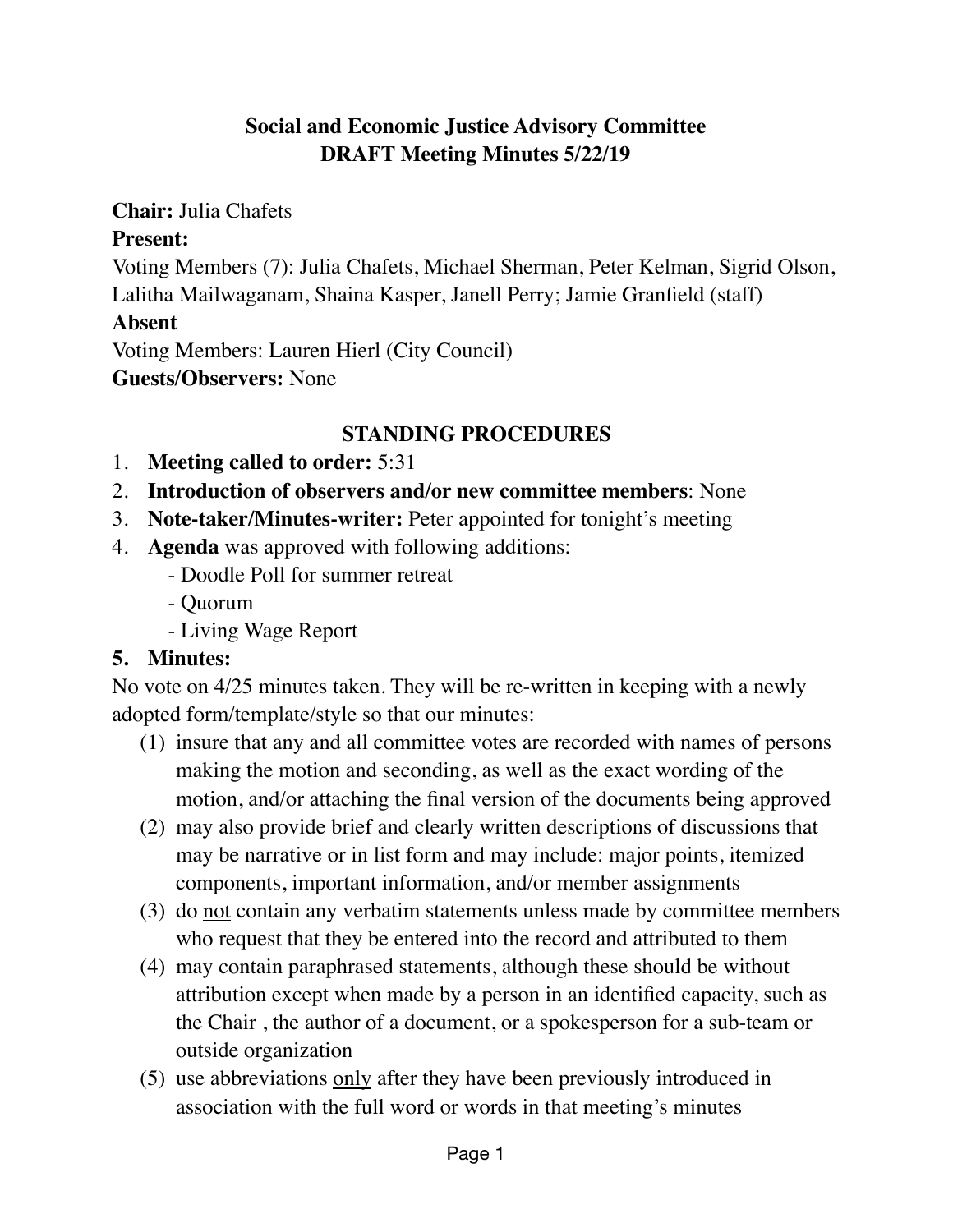Peter will write up tonight's minutes in the above form & style so it may serve as a suggested template for future minutes.

## **6. Public Comment:** none

## **7. Check in:**

- The importance of adhering to our norms and guidelines were cited by many
- The Chair will act as own time-keeper but help from others to keep us on time is appreciated

# **MAJOR AGENDA ITEMS**

## **1. Living Wage Report** (added to Agenda)

As author of the report, Michael Sherman explained that the document before us is substantially the same as we had previously seen and read with a few minor editorial changes and the addition of a cover letter to the Mayor and City Council.

After we had all read the letter to ourselves, Michael requested that the committee vote to forward the report and cover letter to the Mayor and City Council.

A question was raised about the need to submit this report to the City Council *at this time*. Jamie, as city-management staff, reported that the Council does intend to consider some kind of living wage and/or responsible employer ordinance this summer and that City Manager, Bill Fraser has asked staff to gather information on such ordinances.

Some concern was expressed about the last paragraph of the cover letter and the chair ruled that in the interests of the remaining agenda, we would table the matter until later. (See Business Thread: item #6 below)

## **2. Review Equity Tool**

After a brief orientation and review of the process we have been following over the past month to develop our own Montpelier equity tool, the committee divided into 2 working groups to brainstorm a list of possible uses of the tool, encourage its use by our community.city government, and identify parts of it that need more work.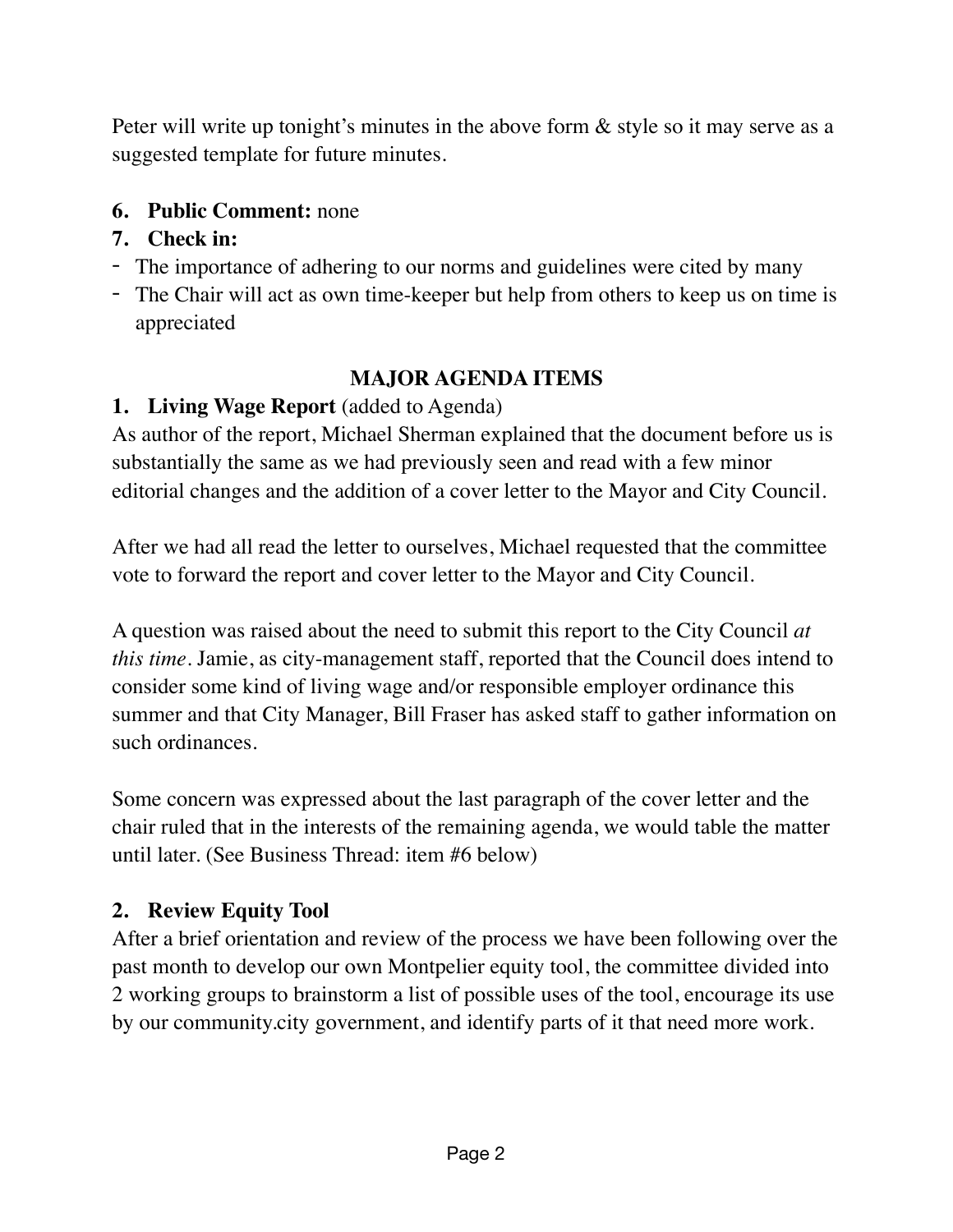Some important takeaways were:

- **-** We should begin by using the evolving toolkit ourselves, as we observe City Council and other city committee meetings and in our own work as we consider issues before us. This will enable us to refine the tool and will demonstrate to others in city government how we are looking at equity issues, which may inspire them to do so as well.
- **-** As we draw upon ideas from equity toolkits designed for other cities (e.g, Seattle), we need to be certain that all elements of our equity toolkit reflect the needs and experiences of impacted populations in our own city of Montpelier.
- **-** The role of data needs to be more prominent than it is in the draft version we have been considering, which was based largely on the Seattle Racial Equity Toolkit.
- **-** We need to resolve some key terminology that we will use in our toolkit:
	- (1) Justice and/or equity?
	- (2) Do we add "racial" to "social and economic"?
	- (3) If we do add "racial" what about other impacted populations like "disabled," LGBTQ, elderly, etc. ?
- **-** How do we plan to "walk the walk" in terms of involving impacted populations in our work, possibly including even toolkit development and decisions on terminology?

As a next step in our toolkit development, over the next 2 weeks, a sub-team (Julia, Janell, & Jamie) will work up a draft, based on these and other takeaways, as well as other more granular suggestions made in small groups at both our May 7 unofficial meeting and today's regular meeting. This draft will be distributed to all committee members by June 4. Everyone will review the draft and send comments back to the sub-team by June 14 in preparation for the June 18 meeting. Our goal is to have the toolkit in a form that we can begin using it over the summer as we observe City Council and other meetings and as we consider major equity issues that come before us.

## **BUSINESS THREADS**

### **1. Ongoing: Website**

There was some confusion about what part of Peter and Lalitha's sub-team Report on internet tools they were seeking committee feedback on. To clarify this and get the feedback they need, Peter will send all committee members an email containing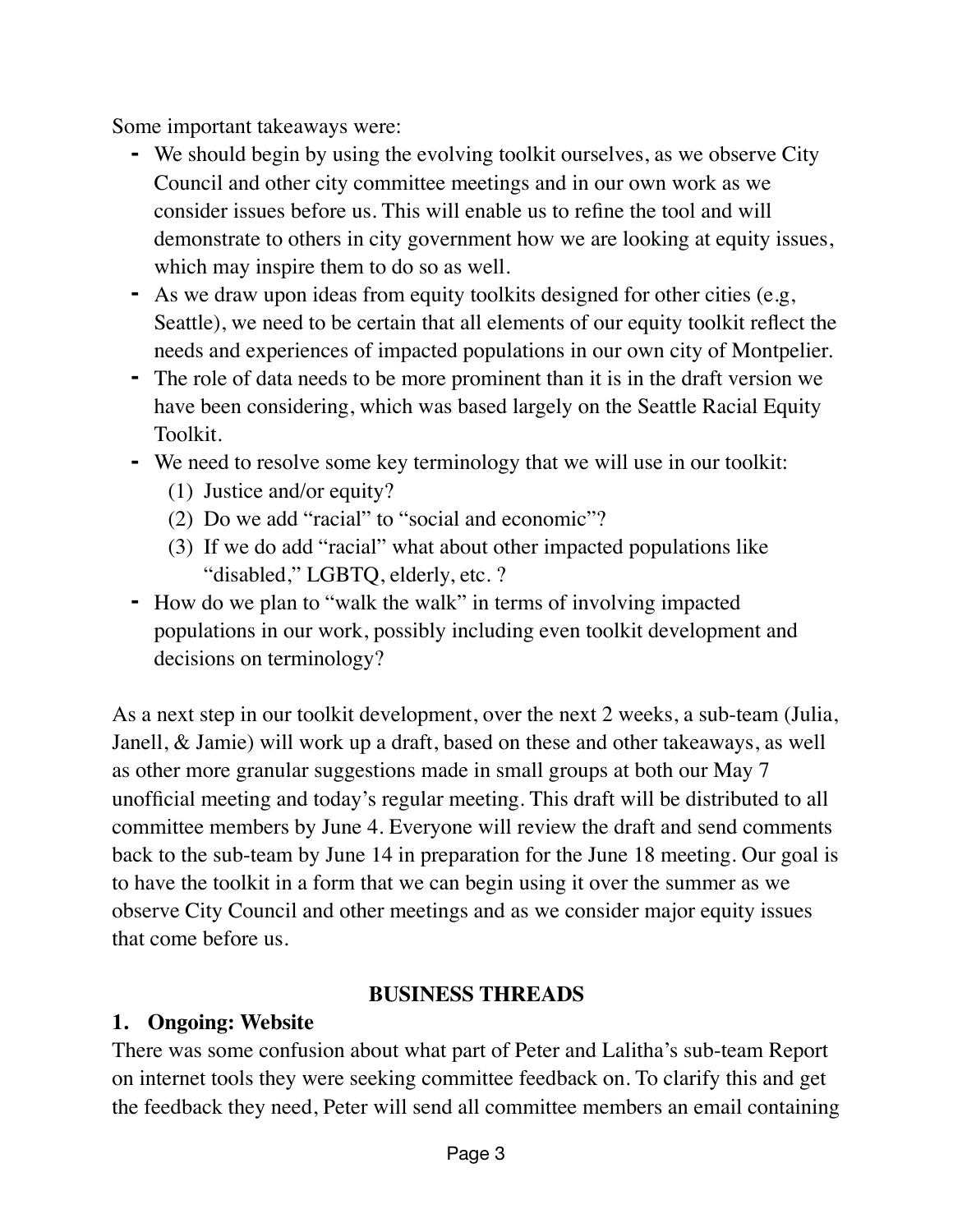just the part requiring committee feedback at this time: <u>a web-based</u> Communications tool.

In the meantime Peter & Lalitha will continue to investigate the viability of Google Docs and Slack to provide us with a work-sharing tool that will allow a belowquorum number of members to work on documents together without violating of Open Meeting rules.

### **2. Ongoing: Conversation about Homelessness in Montpelier**

Following up on the "Warming Shelter"discussion at our 4/25/19 committee meeting, a sub-team consisting of Julia, Janell, and Peter met to discuss written background information Janell had provided for us and to think about a possible role for our committee in this issue.

Julia reported on one of the outcomes of that meeting: the possibility of our committee sponsoring a facilitated conversation among the organizations involved in this complex issue. The City Manager's office recommended that we approach Yvonne Bird, Director of the Montpelier Community Justice Center, about serving as a facilitator.

Janell (who is a staff member at Another Way whose members were heavily impacted by the early closing of the warming shelter) provided the committee with some additional background regarding the warming shelter at Bethany Church in Montpelier as follows: sheltering chronically homeless people is a complex statewide problem, involving numerous agencies and the vagaries of state and federal funding and regulation. The particular challenge for homeless people in Montpelier is that Good Samaritan, is the only approved organization to run shelters in Washington County and all of its shelters have for years been located in Barre where it has had very strong community support. In contrast, the warming shelter located at the Bethany Church in Montpelier was set up by Good Samaritan in the fall of 2017 rather hurriedly to handle some of the overflow from the various Good Samaritan-managed Barre facilities. This was done largely with the blessings of the Housing Task Force and the City Council and, although immediate residential and institutional neighbors of the Church were consulted, there has not been much of n effort to develop the kind of community support for a homeless shelter that exists in Barre or to raise general community awareness of homelessness in Montpelier.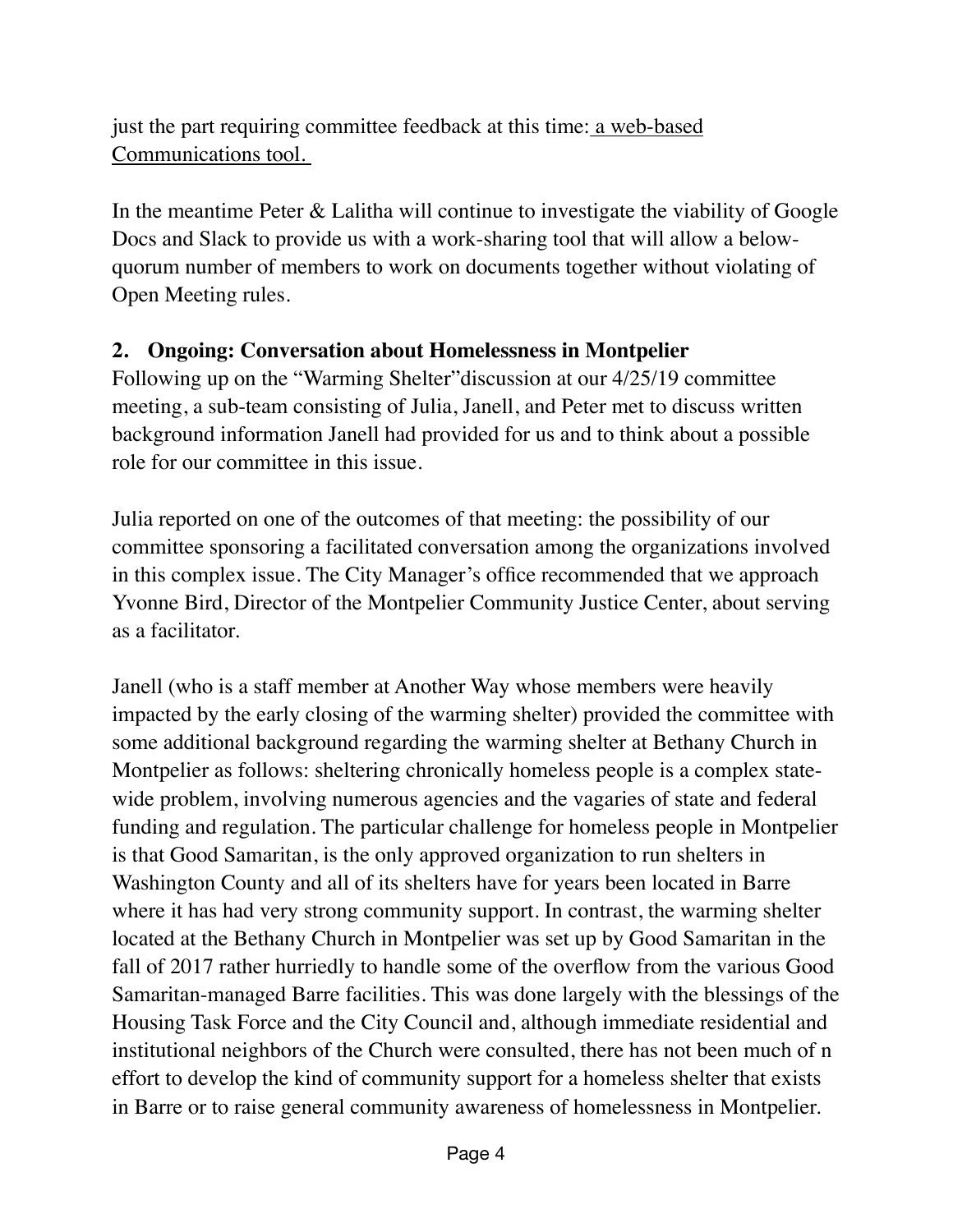It was suggested that perhaps a role of our committee might be to address this minimal community awareness and involvement in some manner.

## **3. Ongoing: Tax Stabilization Conversation**

This item is tabled for now. [I didn't write down the reason given for tabling this; if anyone recalls what it was, please let Jamie know so she can add this to the minutes.]

## **4. Ongoing: City Council Meetings Guidelines**

On the whole the committee thought the proposed outline for observing City Council and other meetings was a good start, although there was some debate about how much detail needed to be provided in the final document. Peter will work on drafting a full guideline and share it with committee members to try out as they observe meetings over the summer. Based on feedback from using it, we can revise it and eventually provide it on our "site" and elsewhere for possible use by others.

Committee members "signed up" to attend the following City Council meetings: May 22 Janell, June 12 Sigrid, June 26 Michael, July 10 Shaina, August 14 Julia

### **5. Ongoing: Recruitment plan for 2 committee vacancies**

There have been no applicants thus far, although one or two people have shown some possible interest. When applications are received by the City Manager's office, they will be shared with Julia, as Chair, and she will arrange to meet with the applicant to be sure the person understands our charge and the amount of work involved.

In the meantime, members should reach out to individuals and organizations who might know of people who would have the interest and time to be a member of our committee.

### **6. Other Business: Living Wage Report**

This issue had been tabled earlier. After some further discussion, it was agreed that Julia, as Chair, should rewrite the final paragraph of the cover letter to underscore to the City Council that in considering any kind of living wage or responsible